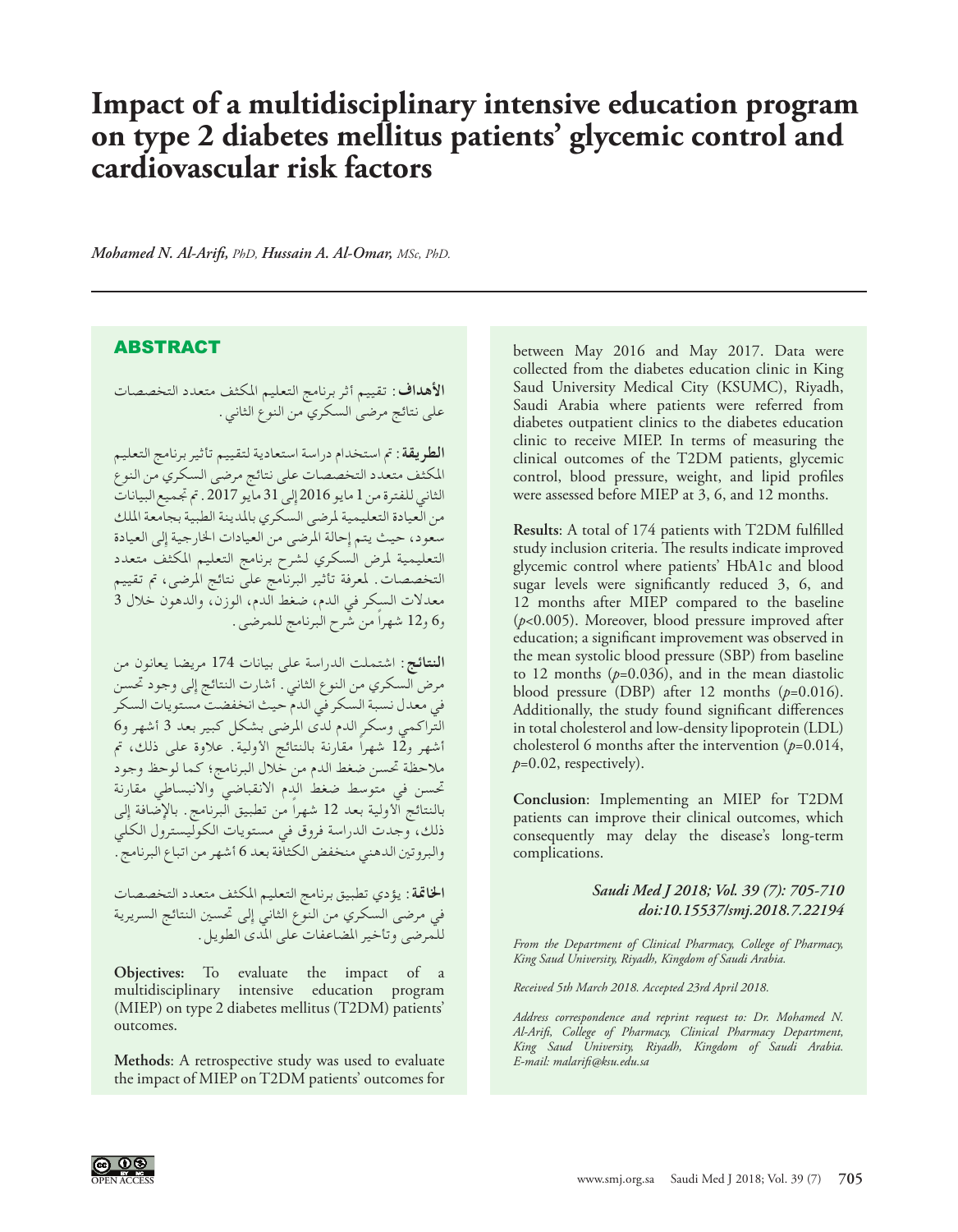In the past few decades, there was a notable<br>improvement in the Saudi population socioeconomic<br>status which was also esserinted with adoption of the In the past few decades, there was a notable status which was also associated with adoption of the unhealthy dietary patterns and sedentary lifestyle. These have made diabetes mellitus (DM) and obesity to become the leading chronic diseases in Saudi Arabia. A recently published report by the World Health Organization (WHO) showed that there are almost 7 million individuals with diabetes and more than 3 million with pre-diabetes[.1](#page-5-0)[,2](#page-5-1) This has made Saudi Arabia rank as the second highest rate of DM in the Middle East.[1](#page-5-0),[2](#page-5-1) Changing lifestyle through performing physical exercises, following a healthy diet, and using appropriate medications, if necessary, are considered the core steps in DM glycemic control and decreasing the cardiovascular complications risk[.3](#page-5-2) Single-physician approaches, irregular clinic visits, poor adherence to medication, and lack of patient education and support remain priority challenges toward improving complex glycemic control[.4](#page-5-3)[,5](#page-5-4) Multidisciplinary team is a broad term used to describe all members of a healthcare team, professional and non-professional, who work dynamically together to assess, plan, and evaluate patient care through interdependent collaboration, open communication, and shared decision-making[.6](#page-5-5) This approach seems especially suited to the administration of diabetes care, including preventing its complications, as synchronized cooperation among medical service experts empowers helpful critical thinking and basic leadership that results in synergistic advantages to patient care.[7](#page-5-6),[8](#page-5-7) Multidisciplinary management of diabetes within education programs has been recommended as an essential tool for improving patient outcomes with the best results manifested in clinical outcomes[.8](#page-5-7) Such diabetes education programs have been shown to be more effective when used by multidisciplinary teams with a complete plan for care.<sup>9</sup> Several studies, systematic reviews, and meta-analyses have aimed to confirm evidence that performing a self-management intervention using a multidisciplinary educational program (MEP) or behavioral strategies stimulates among adults the individual's performance of diabetes self-care in terms of things such as checking blood glucose, consuming fewer calories, being more physically active, and practicing medical care.<sup>[8](#page-5-7),[10](#page-5-9)[-14](#page-5-10)</sup> These studies show significant improvements in

**Disclosure**. Authors have no conflict of interests, and the work was not supported or funded by any drug company. glycemic control, blood pressure, and lipid profile following multidisciplinary educational interventions in patients' diabetes self-management. In the literature, several works demonstrate the importance of an interdisciplinary team, incorporating at least a clinical pharmacist and a primary care physician, in improving diabetic patients' clinical outcomes and decreasing long-term complications.<sup>15-[17](#page-5-12)</sup>

In Saudi Arabia, an interventional study was conducted to investigate the impact of a multidisciplinary care program on patients with uncontrolled typer 2 DM (T2DM). The healthcare providers included a senior family physician, a clinical pharmacist, a nurse, a specialist, a dietician, a diabetic educator, a health educator, and a social worker. In this study, 41 participants (17 males [41.5%] and 24 females [58.5%]), enrolled in the multidisciplinary care program. Clinical outcome measurements included glycated hemoglobin (HbA1c), blood pressure, lipid profile, and weight.<sup>[4](#page-5-3)</sup> The findings of this study were that HbA1c and total cholesterol significantly improved after 6 months  $(p<0.001, p=0.029)$ . Due to the short duration of the study, measurements were taken only at 6 months after the intervention. Additionally, the effectiveness of the program was tested on a small sample size; therefore, it would not be appropriate to generalize the findings to other settings, and a large study was recommended to confirm these findings. For this reason, we conducted this study to investigate the impact of a multidisciplinary care program on HbA1c, lipid profile, and blood pressure among patients with uncontrolled T2DM.

**Methods.** A retrospective cohort study was carried out at King Saud University Medical City (KSUMC), a tertiary teaching hospital in Riyadh, Saudi Arabia, between May 2016 and May 2017, to determine the impact of a multidisciplinary intensive education program (MIEP) on diabetic patients' glycemic control and cardiovascular risk factors.

*Multidisciplinary intensive education program.* Due to the increasing number of patients with uncontrolled diabetes, the primary care clinic (PCC) staff initiated a MIEP on April 2014 in order to devote more attention to this high-risk population. As a program, MIEP reflects the basic requirements of T2DM which include medications, nutrition, self-monitoring, and self-management as well as ensuring that diabetes standards of care are met. The program was designed to address the regular and recurring needs of patients with prolonged poor glycemic control and/or co-morbidities and visiting KSUMC. An MIEP allows patients to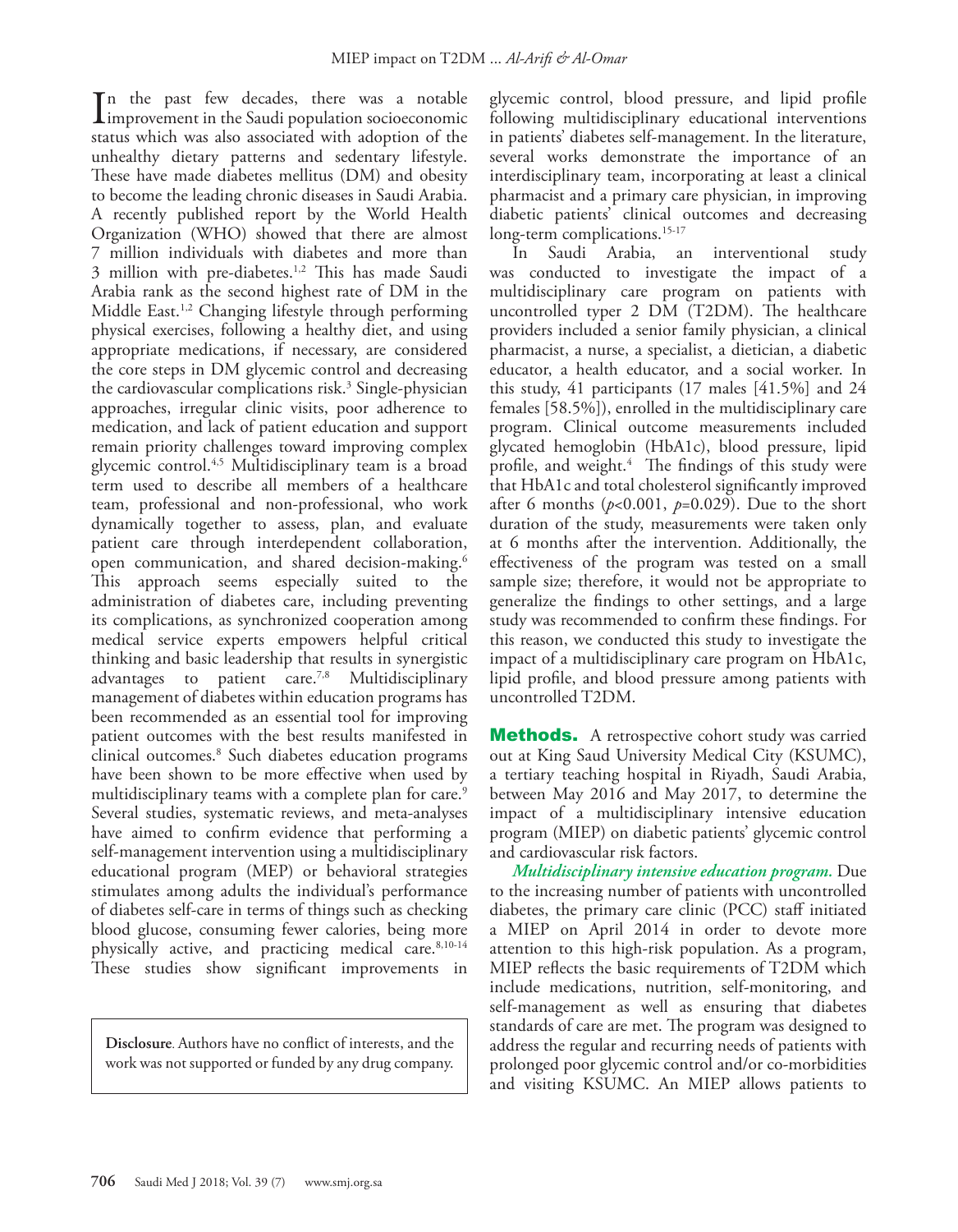manage their diabetes in order to improve their glycemic control. Patients are eligible for referral if they meet at least one of the following criteria: i) having a persistent HbA1c ≥8.5%; ii) receiving an insulin dose to bring HbA1c to the recommended level but it is still higher than recommended; iii) being uncontrolled on oral antihyperglycemic medications, in need of being shifted to insulin and requiring close monitoring for control; iv) refusing to start insulin therapy after counseling by the physician and the diabetes educator.

The healthcare professionals working in the diabetic education clinic include a consultant family medicine physician, a senior registrar family medicine physician, a nurse (responsible for monitoring patients' vitals, referrals, and appointment scheduling), a clinical pharmacist, a health educator, and a dietician. The patient initially sees the family medicine physician, who conducts a physical evaluation including a foot examination and a review of the patient's laboratory results and/or home blood glucose readings, then adjusts the patient's medication regimen. The patient is referred to the health educator and/or dietician for instructions and education regarding lifestyle modifications at the discretion of the physician.

The nurse then schedules the second appointment, with the clinical pharmacist. The clinical pharmacist contacts the patient prior to the appointment to remind them of it, to request them to complete their laboratory tests, at least 3 days of blood glucose readings, and to ask them to bring in all of their prescription, non-prescription, and alternative medications for reconciliation at the appointment. During the appointment, the clinical pharmacist provides medication reconciliation and education, including insulin and/or liraglutide administration instructions. After the appointment, the clinical pharmacist provides a telephone follow-up service during which the patient, taking insulin and/or liraglutide, provides their home blood glucose readings. The clinical pharmacist makes adjustments to the patient's insulin and/or liraglutide regimen as necessary at least twice weekly and continues to follow up with the patient until their blood glucose readings are controlled.

The health educator then provides personal education, instructions, support and follow-up for the patient about diabetes self-management, the diabetes disease process, monitoring, diabetes complications and risk reduction, physical activity, and psychosocial adjustment. These activities are based on the clinical practice improvement (CPI) approach to ensure the best outcomes for the education program.

As a member of the team, the dietician will provide the patient with nutritional information on the role of food in diabetes management including dietary instructions and serving sizes, nutritional information on prevention and treatment of hypoglycemia, and general recommendations on food habits for diabetic patients. Enrollment into the MIEP is conducted via physician referral from the PCC using the Diabetes Clinic Patient Referral Form. Currently, there are 307 participants, 196 males (63.6%) and 111 females (36.4%), enrolled in the MIEP, of whom 174 (56%) participated in the study. Patients were enrolled if they had an HbA1c test performed within 3 months after MIEP and had follow-up data for at least 3 months. Patients were excluded if there were insufficient data and/or an incomplete medical history.

The main clinical outcomes measured included HbA1c, fasting blood sugar, blood pressure (BP), lipid profile, and weight. Lipid profile included total cholesterol, low-density lipoprotein (LDL), highdensity lipoprotein (HDL) cholesterol, and triglycerides (TG), given in mmol/L. All these clinical outcomes were measured at baseline before MIEP and at 3-, 6 and 12-month intervals after MIEP.

Ethical approval was obtained from the institutional review board, KSUMC, Riyadh, Saudi Arabia (Research Project No. E-16-1903).

*Statistical analysis.* Descriptive statistics were calculated and results were presented in the form of numbers, percentages, medians, means, and standard deviations (SDs). The Wilcoxon signed-rank test was used to analyze the variations and significance of patients' clinical outcomes at baseline and after enrolling in MIEP. Further, *p*-values of less than 0.05 were considered statistically significant. All statistical analysis was performed using IBM SPSS® Statistics for Windows, Version 24.0 (Armonk, New York, IBM Corporation).

**Results.** The mean age of the subjects was 52.9±14.2. More than half of the total number of subjects were male 79 (55.7%) while 77 (44.3%) were female. The mean duration of diabetes was 21.3±15.3 years.

**Table 1** summarizes the mean HbA1c, which was 10.5±1.6 at baseline, 9.9±1.78 at 3 months, 9.9±1.86 at 6 months, and 9.9±1.7 at 12 months. The mean HbA1c was significantly improved after 3 months ( $p=0.001$ ), 6 months  $(p=0.003)$ , and 12 months following MIEP  $(p=0.04)$ .

**Table 2** shows the means and SDs of fasting blood sugar (FBS). The mean FBS was 12.8 mmol/L±3.83 at baseline, 12.1 mmol/L±5.01 at 3 months, 11.6±4.35 at 6 months, and 10.9 mmol/L±3.84 at 12 months. There was a statistically significant decrease in FBS after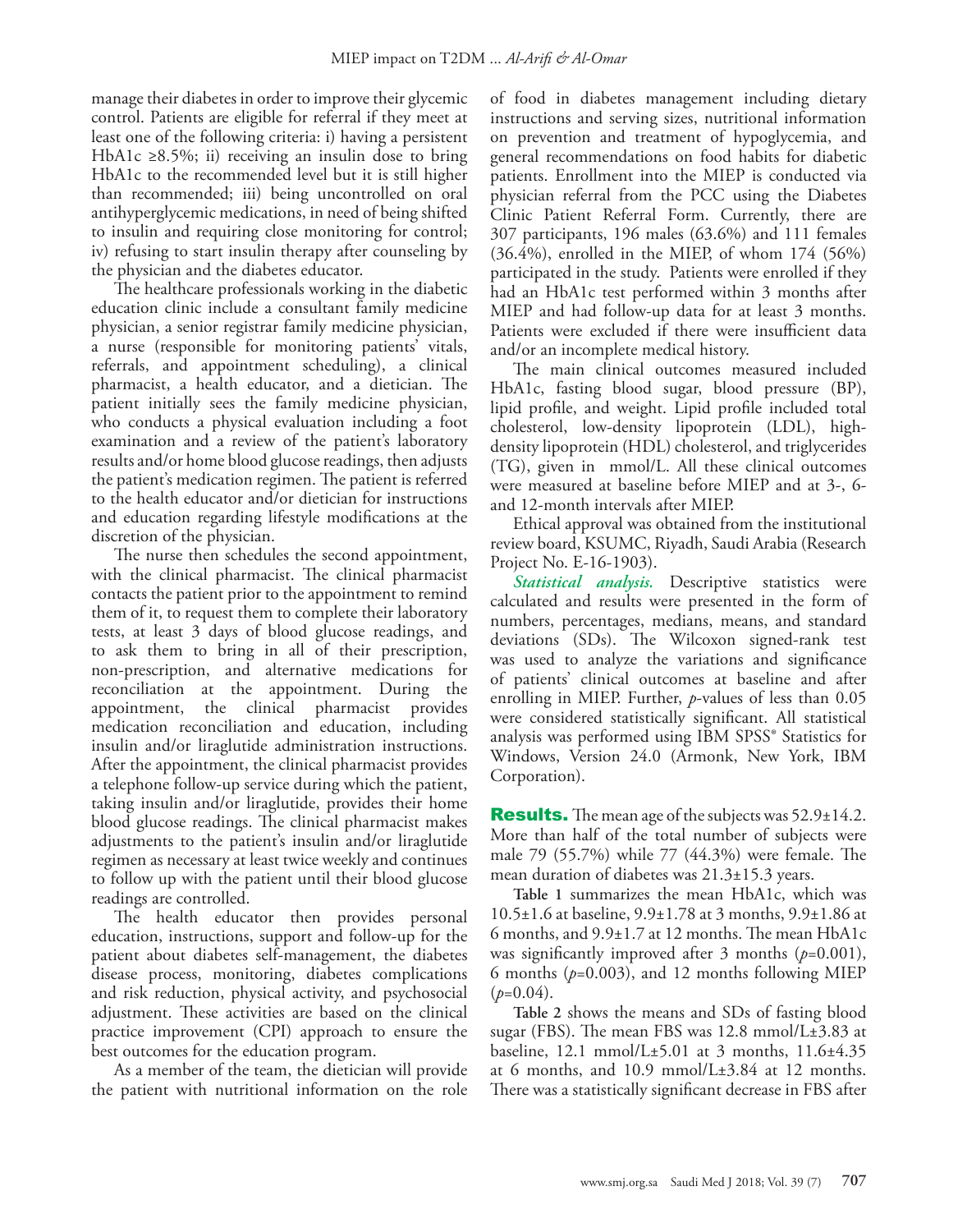| HbA1c           | mmol/L     | Mean (median) Mean (median)<br>$\%$             | $\pm$ SD | $P$ -value <sup>*</sup> |
|-----------------|------------|-------------------------------------------------|----------|-------------------------|
| <b>Baseline</b> | 14.1(14.4) | 10.5(10.7)                                      | 1.67     | 0.001                   |
| 3 months        | 13.2(13.2) | (9.9)<br>9.9                                    | 1.78     |                         |
| 6 months        | 13.2(13.2) | (9.9)<br>9.9                                    | 1.86     | 0.003                   |
| 12 months       | 13.2(13.2) | 9.9(9.9)                                        | 1.70     | 0.04                    |
|                 |            | *Wilcoxon signed-rank test fasting blood sugar, |          |                         |
|                 |            | HbA1c - glycated hemoglobin                     |          |                         |

6 and 12 months.

Table 1 - Mean and median comparisons for HbA1c at baseline and at 3, Table 4 - Mean and median comparisons for lipid profile levels at baseline and at 3, 6 and 12 months.

|  | <b>Table 2</b> - Mean and median comparisons for fasting blood sugar (FBS) at |
|--|-------------------------------------------------------------------------------|
|  | baseline and at 3, 6 and 12 months.                                           |

| <b>FBS</b>      | Mean (median)<br>mmol/L                   | $\pm$ SD | $P$ -value* |
|-----------------|-------------------------------------------|----------|-------------|
| <b>Baseline</b> | 12.8(12.7)                                | 3.83     | 0.17        |
| 3 months        | 12.1(12.0)                                | 5.01     |             |
| Baseline        | 12.8(12.5)                                | 3.83     | 0.001       |
| 6 months        | 11.6(10.9)                                | 4.35     |             |
| Baseline        | 12.8(12.5)                                | 3.83     | < 0.001     |
| 12 months       | 10.9(9.9)                                 | 3.84     |             |
|                 | *Wilcoxon signed-rank test blood pressure |          |             |

Table 3 - Changes in systolic blood pressure (SBP) and diastolic blood pressure (DBP) before and after MIEP intervention.

| <b>Blood</b> pressure    | Mean (median)<br>(mm Hg)                 | $\pm$ SD | $P$ -value* |
|--------------------------|------------------------------------------|----------|-------------|
| Systolic blood pressure  |                                          |          |             |
| <b>Baseline</b>          | 134.5 (133)                              | 17.19    | 0.304       |
| 3 months                 | 132.8 (134)                              | 15.26    |             |
| 6 months                 | 132.3 (132)                              | 15.61    | 0.141       |
| 12 months                | (130)<br>130                             | 13.37    | 0.036       |
| Diastolic blood pressure |                                          |          |             |
| <b>Baseline</b>          | 71.8<br>(71)                             | 9.41     | 0.921       |
| 3 months                 | 71.7 (71)                                | 9.72     |             |
| 6 months                 | 70.6<br>(70)                             | 10.13    | 0.278       |
| 12 months                | 69<br>(69)                               | 9.01     | 0.012       |
|                          | *Wilcoxon signed-rank test lipid profile |          |             |

6 and 12 months following MIEP (*p*=0.001, *p*<0.001, respectively).

**Table 3** shows changes in systolic blood pressure (SBP) and diastolic blood pressure (DBP). Both SBP and DBP were significantly reduced (*p*=0.036, *p*=0.012).

**Table 4** shows the means and SDs of the lipid profile, including total cholesterol levels, LDL cholesterol, HDL cholesterol, and TG. There were significant differences in total cholesterol 6 months after the intervention  $(p=0.014)$ . In addition, this study found a significant improvement in LDL cholesterol 3 months after the intervention (*p*=0.02).

|                   | Mean (median)<br>(mmol/L)                                                                                        | $\pm$ SD | $P$ -value <sup>*</sup> |
|-------------------|------------------------------------------------------------------------------------------------------------------|----------|-------------------------|
| Total cholesterol |                                                                                                                  |          |                         |
| <b>Baseline</b>   | 4.6(4.4)                                                                                                         | 1.31     | 0.435                   |
| 3 months          | 4.5(4.1)                                                                                                         | 1.10     |                         |
| 6 months          | 4.2(4.1)                                                                                                         | 1.02     | 0.014                   |
| 12 months         | 4.3(4.1)                                                                                                         | 2.20     | 0.101                   |
| LDL cholesterol   |                                                                                                                  |          |                         |
| <b>Baseline</b>   | 2.6(2.5)                                                                                                         | 0.97     | 0.884                   |
| 3 months          | 2.6(2.5)                                                                                                         | 0.88     |                         |
| 6 months          | 2.3(2.3)                                                                                                         | 0.81     | 0.02                    |
| 12 months         | 2.5(2.5)                                                                                                         | 0.87     | 0.176                   |
| HDL cholesterol   |                                                                                                                  |          |                         |
| <b>Raseline</b>   | 1.1(1.0)                                                                                                         | 0.57     | 0.833                   |
| 3 months          | 1.1(0.98)                                                                                                        | 0.57     |                         |
| 6 months          | 1.1(098)                                                                                                         | 0.59     | 0.528                   |
| 12 months         | 1.2(1.0)                                                                                                         | 0.75     | 0.744                   |
| Triglycerides     |                                                                                                                  |          |                         |
| <b>Raseline</b>   | 1.8(1.5)                                                                                                         | 1.19     | 0.088                   |
| 3 months          | 1.7(1.5)                                                                                                         | 1.23     |                         |
| 6 months          | 1.7(1.5)                                                                                                         | 0.89     | 0.682                   |
| 12 months         | 1.9(1.7)                                                                                                         | 1.02     | 0.122                   |
|                   | LDL - low density lipoprotein, HDL - high density lipoprotein,<br>TG - triglycerides, *Wilcoxon signed-rank test |          |                         |

Table 5 - Mean and median comparisons for weight at baseline and at 3, 6 and 12 months.

| Weight          | Mean (median)              | $\pm$ SD | $P$ -value* |
|-----------------|----------------------------|----------|-------------|
|                 | (Kg)                       |          |             |
| <b>Baseline</b> | 84.4 (82.0)                | 18.07    | 0.393       |
| 3 months        | 83.0 (82.0)                | 19.01    |             |
| <b>Baseline</b> | 84.4 (82.0)                | 18.07    | 0.752       |
| 6 months        | 84.5 (82.7)                | 17.85    |             |
| <b>Baseline</b> | 84.5 (82.0)                | 15.40    | 0.986       |
| 12 months       | 83.2 (82.0)                | 16.10    |             |
|                 | *Wilcoxon signed-rank test |          |             |

There were no statistically significant differences (**Table 5**) in the means of weight from baseline to 3, 6, and 12 months after MIEP (*p*=0.393, *p*=0752, *p*=0.986).

**Discussion.** The aim of this study was to determine the effect of an MIEP on the clinical outcomes of patients with T2DM. An MIEP is a multi-structural intervention where these interrelations are taken into account; it is meant to help patients to better incorporate diabetes into their lives. Besides, an intense multidisciplinary approach by physicians, nurses, pharmacists, and dieticians is the best intercession to lower the risk of serious detrimental sequelae. The results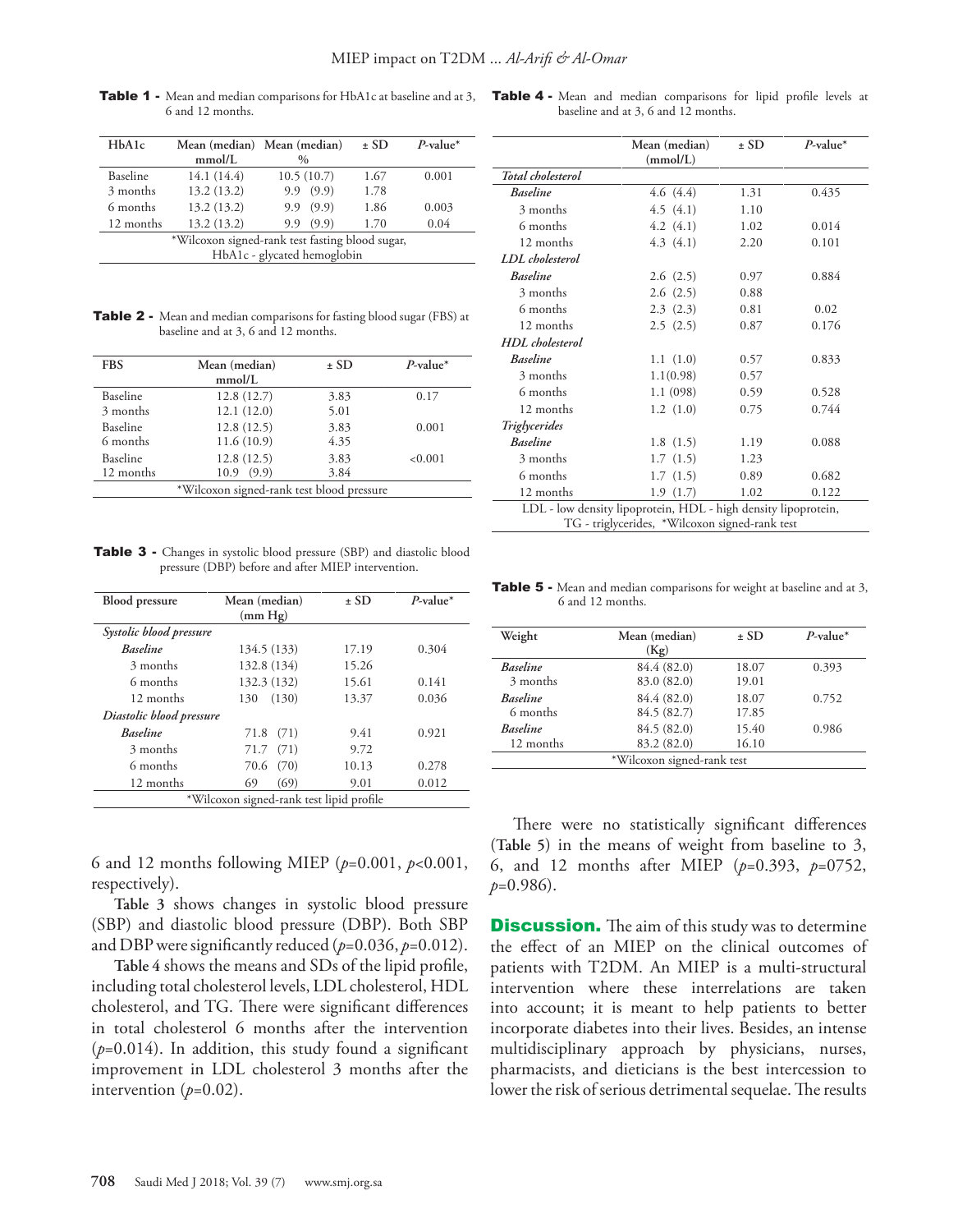from this study suggest the value of a multidisciplinary instructive approach in improving outcomes in terms of better control of HbA1c, decreased risk of diabetes complications, and decreased cardiovascular risk factors.<sup>4,[8](#page-5-7)</sup>

The mean baseline FBS level, 12.9 mmol/L, was higher than recommended,<sup>18</sup> although FBS levels steadily reduced over the subsequent visits: 12.1 mmol/L at 3 months, 11.6 mmol/L at 6 months, and 10.7 mmol/L at 12 months after MIEP. The reduction in FBS from the baseline to the 6- and 12-month levels was significant (both *p*=0.001).

The mean baseline HbA1c was 10.5 mmol/L. This, too, significantly decreased over the subsequent visits: 9.9 mmol/L (0.7%) at 3 months, 9.9 mmol/L (0.5%) at 6 months, and 9.9 mmol/L (0.6%) at 12 months after MIEP. This statistically significant reduction in HbA1c from the baseline value might result in considerable reductions in cardiovascular morbidity and morbidity and mortalities if maintained properly. Although stemming from a study utilizing an alternate multidisciplinary approach and study design, these results support the findings of previous studies that reported an improvement in glycemic control[.12,](#page-5-14)[19-](#page-5-15)[21](#page-5-16) In this study, the mean HbA1c was significantly improved more than in some previous studies. A 2006 study conducted by Keers et al reported a decrease in HbA1c of 0.43% at 3 months after MIEP and 0.32% at 12 months.[8](#page-5-7) Another retrospective study that aimed to assess the effects of multidisciplinary care plans on outcomes for patients with T2DM found an absolute reduction in HbA1c of 0.38%.<sup>21</sup> Further, an interventional study carried out in Saudi Arabia to explore the impact of a multidisciplinary care program on patients with T2DM reported an absolute reduction in HbA1c level of 1.9%. The study did have a small sample size (n=41) and assessed the impact of the program only in relation to short-term effects.<sup>4</sup> It is important, however, as significant improvements in HbA1c reduce the risk of cardiovascular complications and mortality among patients with T2DM[.22](#page-5-17) Hypertension is one of the major vascular complications of diabetes.<sup>23</sup> Several studies have revealed that lowering blood pressure to <140/80 mmHg would lower the incidence of hypertension, coronary heart disease, and stroke.<sup>24,25</sup> This study revealed that most patients (48.8%) had hypertension, and that their baseline blood pressure was a little higher than is recommended  $(130/80 \text{ mmHg})^{18}$  $(130/80 \text{ mmHg})^{18}$  $(130/80 \text{ mmHg})^{18}$  and continued to be 3, 6, and 12 months after the MIEP intervention by healthcare providers. This study reported the baseline blood pressure of the subjects to be 134.2/71.7 mmHg, which reduced to <132.9/71.7 mmHg after engaging in the MIEP. However, there were no significant reductions

of blood pressure due to MEIP (*p*>0.05). This result is similar to those of previous studies that evaluated multidisciplinary care programs; however, previous studies failed to produce statistically significant BP reductions.[4](#page-5-3),[12](#page-5-14),[26](#page-5-21) According to the American Diabetes Association (ADA), fasting lipid profiles should be investigated at the time of diagnosis during the initial medical evaluation, and then monitored every 5 years for those patients without atherosclerotic cardiovascular disease (ASCVD) risk factors.[18](#page-5-13) Hyperlipidemia coexists with T2DM and is associated with the development of cardiovascular diseases such as coronary artery disease and stroke.[18](#page-5-13) Despite decreases in the lipid levels after MIEP, the impact of these changes was not significant. This finding is comparable to the results of previous research that reported no significant differences in lipid profile levels of patients participating in an integrated care program.[4](#page-5-3),[12](#page-5-14),[21](#page-5-16) Only total cholesterol levels significantly decreased 6 months after the MIEP intervention compared to the baseline  $(p=0.014)$ . However, HDL cholesterol (1.1 mmol/L) was lower than the recommended level before MIEP and improved in subsequent visits. This was in contrast to a study by Al Asmary et al<sup>[4](#page-5-3)</sup> that reported that HDL cholesterol did not improve following an integrated care program.

Obesity and excessive weight have been associated with an increased risk of diabetes and cardiovascular diseases.[18](#page-5-13) Weight reduction programs may delay the progress of T2DM in high-risk populations and may improve glycemic control in those who have been diagnosed with T2DM.<sup>27</sup> In this study, the mean baseline weight, 84.4 kg, reduced in the subsequent visits: 82.9 kg at 3 months and 83.1 kg at 12 months; however, this reduction was not significant (*p*>0.05). This result is in agreement with the results of similar multidisciplinary care program studies, which failed to produce significant reductions in weight. $4,21$  $4,21$  $4,21$ 

*Study limitations.* There is a limitation in the design of this retrospective cohort study: it lacked a control group to compare its results with the intervention arm of the study. Use of a control group would make it possible to avoid biased results. Furthermore, the study inclusion criteria tend to recruit patients who are complaint with follow-up, which would lead to a bias due to the effect of compliance rather than the intervention. Additionally, the results from this study reflect a single center practice which might differ from other institutions for different reasons such as composition of the multidisciplinary team, program structure, and access to the team. Moreover, the study assessed the impact of MIEP over a year-long period; a longer study period with prospective design should be considered to assess the impact of this program on